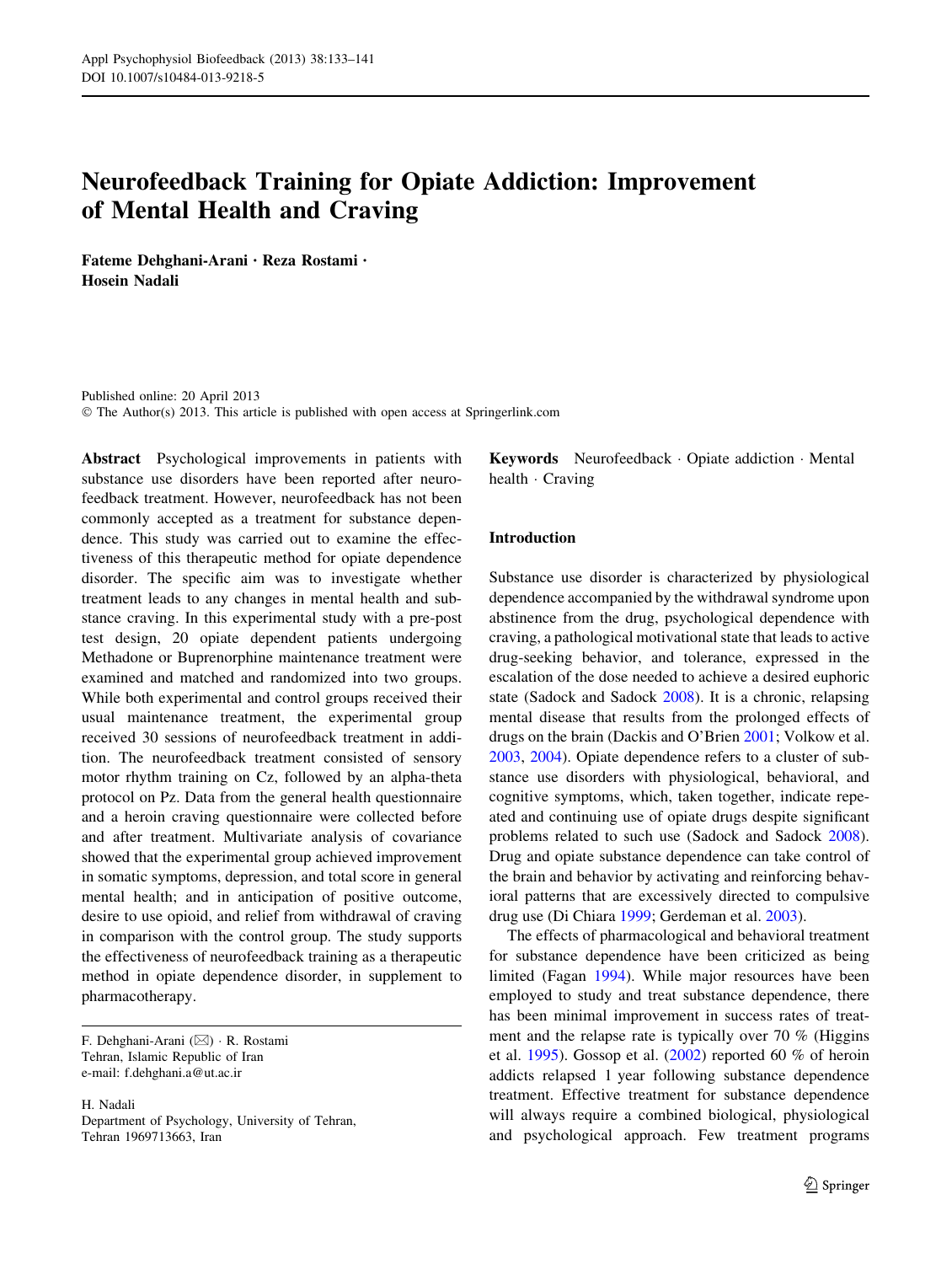address the neurological and physiological issues of substance dependence (Sokhadze et al. [2008](#page-8-0)).

In recent years, the psychological and neurophysiologic dimensions of substance dependence have attracted more scientific attention (National Institute on Drug Abuse [2000](#page-8-0)). Volkow et al. [\(1988](#page-8-0)) were the first to use positron emission tomography (PET) to study the effects of cocaine on the human brain. This study has played a central role in ascertaining the interactions between the brain, drug and behavior in humans. Studies have shown that some symptoms of substance and opiate dependence such as craving, impulsiveness, and psychological abnormalities, are connected to pathological neurophysiology (Kaufman [2000;](#page-7-0) Dackis and O'Brien [2001](#page-7-0); Hubbard and Martin [2001](#page-7-0); Volkow et al. [2003,](#page-8-0) [2004](#page-8-0); Ardila et al. [1991\)](#page-7-0). Quantitative electroencephalography (QEEG) as a kind of brain mapping technique can characterize some of these abnormalities (Newton et al. [2003\)](#page-8-0). The spontaneous EEG activity of substance and opiate dependence patients is characterized by alterations mainly within the alpha, theta and beta bands (Alper et al. [1998;](#page-7-0) Sokhadze et al. [2008\)](#page-8-0), which may be the result of prolonged substance use itself (Ardila et al. [1991;](#page-7-0) Marchesi et al. [1992](#page-8-0); O'Mahony and Doherty [1996\)](#page-8-0).

The limitations of pharmacotherapy and behavioral therapy, combined with knowledge from studies on nerophysiological abnormalities in substance dependence, underline the need for alternative and/or complementary therapies for these disorders, with long lasting effects and minimal side effects (Hubbard and Martin [2001](#page-7-0)). Neurofeedback appears to be a promising alternative due to effects such as reduced drug seeking symptoms, improved psychological and neurophysiological variables and longer periods of abstinence that have been reported in the literature after neurofeedback treatment (Peniston and Kulkosky [1989](#page-8-0); Masterpasqua and Healey [2003;](#page-8-0) Scott et al. [2005v](#page-8-0) Sokhadze et al. [2008](#page-8-0)).

Neurofeedback as a branch of biofeedback technology, is an operant conditioning technique used to reinforce or inhibit specific forms of EEG activity (Scott et al. [2005v](#page-8-0) Kaiser and Othmer [2000\)](#page-7-0). It is a therapeutic method designed to train the mind and body to act in a more optimal way in order to improve emotional, cognitive, physical, and behavioral experiences (Demos [2005\)](#page-7-0). Today, based on the research in neuropathology, we can use this method to turn abnormal rhythms and frequencies (based on QEEG) into normal (or relatively normal) rhythms and frequencies, and following that, turn abnormal psychological states into normal ones (Gunkelman and Johnstone [2005](#page-7-0)). Neurofeedback has been used as a therapeutic method to treat different types of disorders, for example attention deficit hyperactivity disorder (Kropotov et al. [2007](#page-7-0); Strehl et al. [2006](#page-8-0); Rossiter [2004](#page-8-0); Fuchs et al. [2003](#page-7-0)), epilepsy (Kotchoubey et al. [2001](#page-7-0)), depression (Putman [2001](#page-8-0)), anxiety and affective disorders (Hammond [2005;](#page-7-0) Vanathy et al. [1998](#page-8-0)), fibromyalgia (Muller et al. [2001\)](#page-8-0), and obsessive compulsive disorder (Hammond [2003](#page-7-0)), and also to enhance attention and memory performance in healthy subjects (Wilson et al. [2006](#page-8-0); Hanslmayr et al. [2005;](#page-7-0) Egner et al. [2002;](#page-7-0) Vernon et al. [2003](#page-8-0)). This technique also has been used as a therapeutic method for substance or alcohol dependent patients, and results have corroborated the efficiency of neurofeedback treatment on negative neuropsychological consequences of these disorders (Sokhadze et al. [2008;](#page-8-0) Scott et al. [2005](#page-8-0); Frederick et al. [2005](#page-7-0); Burkett et al. [2004;](#page-7-0) Masterpasqua and Healey [2003](#page-8-0); Lawrence [2002](#page-8-0); Kaiser et al. [1999](#page-7-0); Peniston and Saxby [1995\)](#page-8-0).

Alpha training was the first neurofeedback (EEG biofeedback) protocol that was employed in substance and alcohol dependence disorders. Research by Passini et al. [\(1977](#page-8-0)) has shown the effects of alpha neurofeedback training in reducing anxiety and improving aspects of personality in drug dependence patients. Goldberg and Hillier ([1979\)](#page-7-0) reported that their alpha conditioning program reduced drug use and increased self-control in 4 patients addicted to opioids. Afterward the treatment of addictive disorders by EEG biofeedback or neurofeedback was popularized by the work of Eugene Peniston (Peniston and Kulkosky [1989](#page-8-0), [1991](#page-8-0)) and became popularly known as the Peniston Protocol. In Peniston's ([1989\)](#page-8-0) neurofeedback study, ten alcoholic patients underwent approximately 40 alpha-theta brain wave training sessions. These patients had all failed previous hospital residential treatment programs. Eight of them remained generally abstinent at least three years after neurofeedback treatment (Peniston and Kulkosky [1989](#page-8-0)). This protocol also resulted in a decrease of 13 on the millon clinical multiaxial inventory scales (MCMI), including anxiety, whereas traditional treatment produced decreases of only two points on these scales (Peniston and Kulkosky [1991](#page-8-0)).

In 1992, Fahrion, Walters, Coyne and Allen replicated these results in a controlled case study. They also reported a decrease in stress-related, blood based beta endorphins and in substance craving in patients. In researches completed by Bodehnamer and Callaway [\(2004](#page-7-0)) and Burkett et al. [\(2004](#page-7-0)) on crack-cocaine abusers improvements in mental state, craving and neurological functions have been reported. In another experimental study, participants who received neurofeedback treatment (alpha-theta training) showed significant improvement in their mood and in their Minnesota multiphase personality inventory-2 (MMPI-2) scales (Raymond et al. [2005](#page-8-0)). Follow-up studies showed the constancy of treatment outcomes in alcohol or drug addicted clients who completed an alpha-theta neurofeedback training program (Kelley [1997;](#page-7-0) Bodenhamer-Davis and BeBeus [1995](#page-7-0); Trudeau [2000](#page-8-0)).

In a more recent study Scott et al. [\(2005](#page-8-0)) gave mixed substance dependence patients feedback on their brain's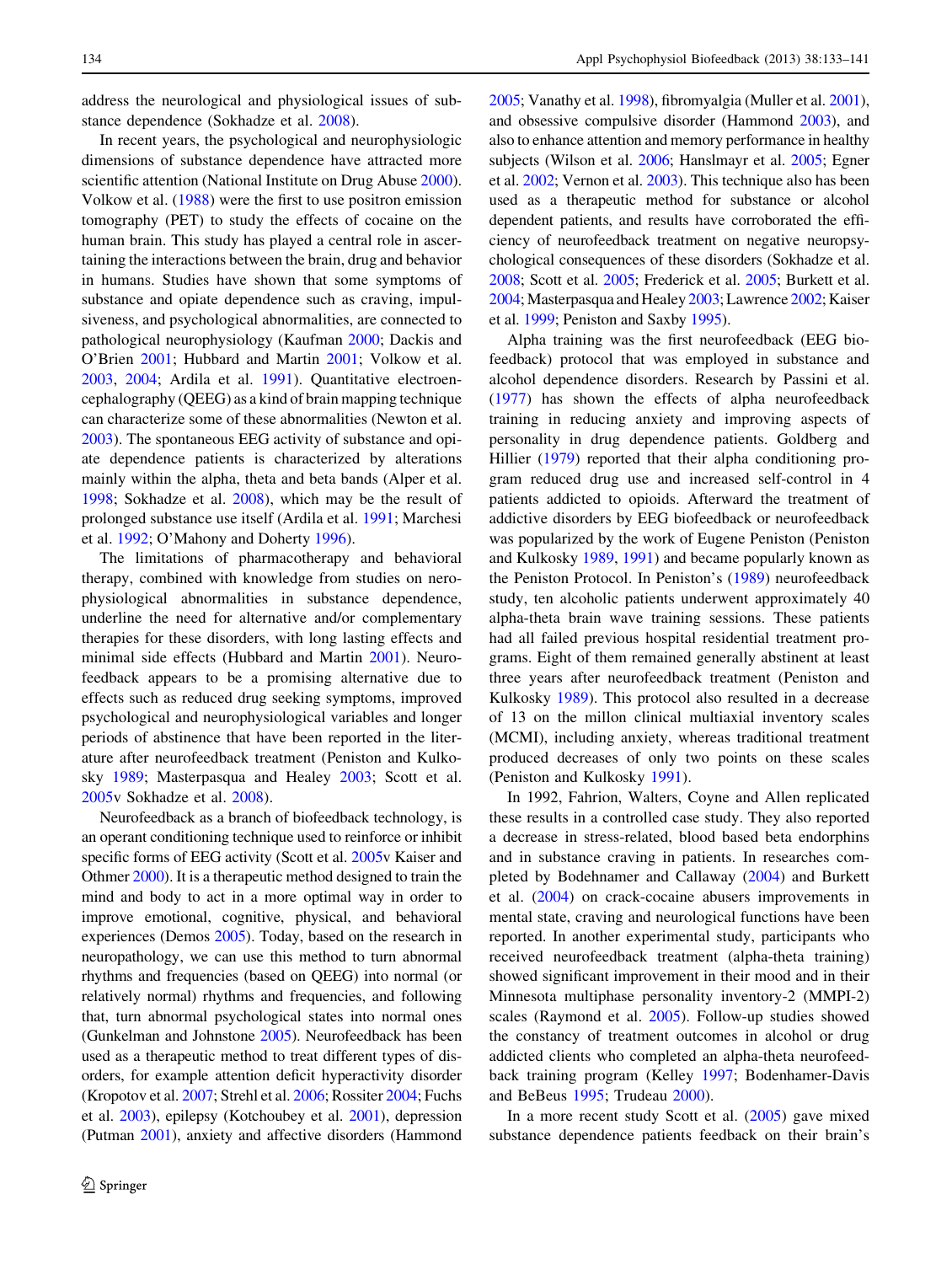electrical activity in conjunction with conventional treatment. They reported that their treatment doubled the recovery rate for drug dependence. In addition to improving the success rate for recovery from use of drugs, the study documented significant improvements in the ability of the experimental group to focus their thinking and information processing. Moreover, the experimental subjects exhibited significant improvement in some relevant measures of psychological functioning. After only 45 days of treatment, nearly one-third of the control group had dropped out of treatment prematurely and left the residential facility, compared to only 6 % for the experimental group. Even thought all of the works presented thus far were conducted on adults, Trudeau ([2005\)](#page-8-0) also suggested that neurofeedback could be effective for helping adolescents with substance use disorders.

Despite all these promising results, neurofeedback treatment has not yet beenaccepted as a standard therapy for substance dependence disorders because there are only a few studies in this field, and most of them have been conducted on alcoholic patients. In this study we examined the effectiveness of the neurofeedback method combined with pharmacotherapy in opiate dependence. We believe this is the first study to examine the effects of neurofeedback treatment in addition to Methadone or Buprenorphine maintenance treatment (MMT/BMT) on improvement of comorbid abnormalities in opiate dependent patients. A comprehensive assessment was carried out on general psychological health and substance craving. This study aimed at answering (a) if neurofeedback treatment leads to an improvement in mental health and craving for opiates and (b) if the two experimental and control groups differ in mental health and craving variables. This paper compares results from both groups.

#### Materials and Methods

#### Participants

The participants were 20 men, aged 20–50 years, who had opiate dependence disorder according to DSM-IV-R criteria. The main substances on which they were dependent were opium, heroin, and/or crack heroin. The route of administration was smoking. None of participants were intravenous

Table 1 Demographic data for the experimental and control groups

addicts. They had no additional anoxia, head trauma, stroke, encephalitis or HIV. Participants were recruited from an outpatient clinic for substance dependence disorders treatment. They had received at least 3 months of Methadone or Buprenorphine maintenance treatment (MMT/BMT) for substance dependence disorder. Just two participants (one in the experimental group and another one in the control group) had been receiving Buprenorphine maintenance treatment. For patients under Methadone maintenance treatment, Suboxone, that has also Naloxone as a part of substance dependence pharmacotherapy, was the formulation of Methadone that had been used. The prescribed Methadone was in liquid form. During the incoming phase a complete blood and urine test had been taken from all participants. None of them had any substance usage during the last 10 days.

After providing informed consent, all 20 participants were initially evaluated for general psychological health and opiate craving. The patients were then randomized into the experimental and control groups, with the constraint that the groups be matched regarding age (average of 30 years old), education, and general health scores. Table 1 shows key demographic information for the two groups. Both groups were under Methadone or Buprenorphine maintenance treatment for substance dependence disorder. The experimental group also received 30 sessions of neurofeedback in addition to their usual MMT/BMT.

Indeed, the patients in this study, was the same as those contained in our previous publication (Dehghani-Arani et al. [2010](#page-7-0)) and the treatment procedure as well. But this paper examines a different set of measures on the subjects.

#### Experimental Procedure

The neurofeedback program for the experimental group lasted 2 months (30 50-min sessions). The control group patients were receiving their usual treatment without neurofeedback. The neurofeedback training protocols in every session focused on Sensory Motor Rhythm (SMR) training in the Cz (the central brain cortex) area (Scott et al. [2005\)](#page-8-0) and alpha-theta in the Pz (the parietal brain cortex) area (Peniston and Kulkosky [1989](#page-8-0)), each lasting 20 min, using a Thought Technology Procomp2 system.

The brain's electrical activity was displayed on a monitor in the form of an audio-visual exercise. The feedback

| Group        | N  | Age  |           |           | Education (years) |      |           | Abstinence (month) |           |         |
|--------------|----|------|-----------|-----------|-------------------|------|-----------|--------------------|-----------|---------|
|              |    | Mean | <b>SD</b> | Range     | Mean              | SD   | Range     | Mean               | <b>SD</b> | Range   |
| Experimental | 10 | 30.3 | 7.01      | $21 - 45$ | 14.5              | 1.8  | $12 - 16$ | 3.2                | 1.93      | $1 - 6$ |
| Control      | 10 | 29.1 | 6.5       | $21 - 40$ | 14                | 1.9  | $12 - 17$ | 3.6                |           | $1 - 7$ |
| Total        | 20 | 29.7 | 6.64      | $21 - 45$ | 14.25             | 1.86 | $12 - 17$ | 3.2                | 1.9       | $1 - 7$ |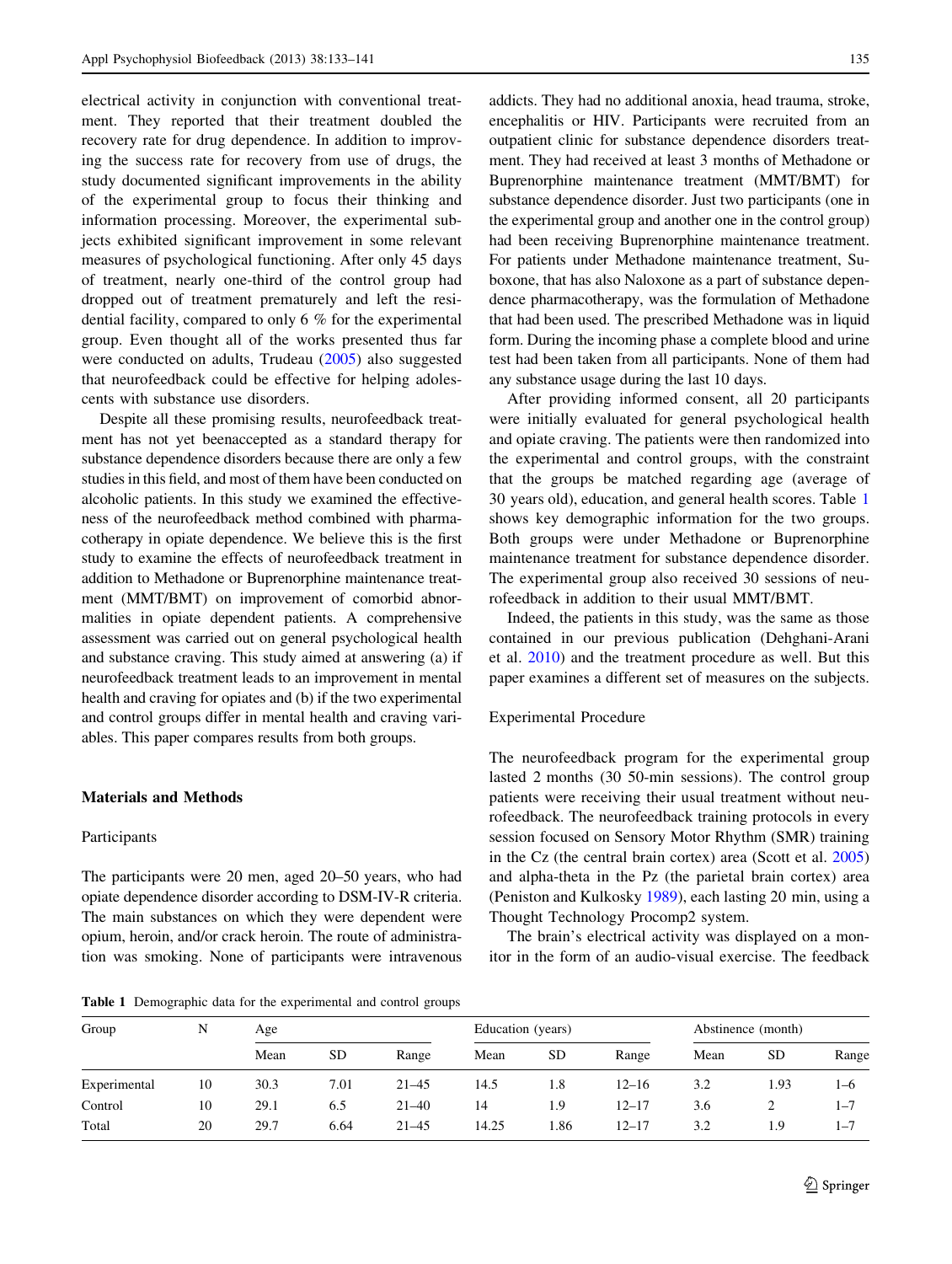informed patients of their success in making changes. The training was introduced as a computer game in which they could score points by using their brain waves. Participants were advised to be attentive to the feedback and to find the most successful mental strategy to get as many points as possible. No other specific instructions were given to them.

In SMR training protocol on the Cz area, the active electrode was placed at Cz with a left-ear reference (A1). The right earlobe was connected to circuit ground. In this program the reinforcement band was SMR (12–15 Hz) frequency band, and the suppressed frequency were delta  $(2-5$  Hz), theta  $(5-8$  Hz) and high beta  $(18-30)$  Hz), frequency bands. Thresholds were adjusted in a way that if the participant maintained the reinforcement band above the threshold for 80 % of the time during at least 0.5 s, and the suppressed band under the threshold for 20 % of the time, feedback was received. Whenever participants could maintain the reinforcement band's above the threshold for 90 % of the time during two continuous trials, the threshold was changed automatically so that it was closer to the optimal threshold (Scott et al. [2005](#page-8-0)).

Feedback in the alpha-theta training protocol on the Pz area was in audio format only. In this protocol, the participants closed their eyes, and only listened to the sound being played to them. Three pathways connected with this protocol were related to the theta (5–8 Hz), alpha  $(8-12 \text{ Hz})$ , and beta  $(15-18 \text{ Hz})$  frequency bands, with one additional pathway to control delta (2–5 Hz). The initial sessions were used to train patients to decrease alpha levels that were above 12 mV (peak to peak), while augmenting theta, until there was ''crossover.'' This was defined as the point at which the alpha amplitude dropped below the level of theta. Subsequent to achieving the first crossover, both alpha and theta frequencies were augmented and the delta frequency range was also inhibited. This was intended to discourage the sleep transition during low-arousal states.

Each alpha-theta session began with the subject sitting in a chair with eyes closed. The active electrode was placed at Pz with a left-ear reference (A1) and right-ear ground (A2). Two distinct tones were employed for alpha and theta reinforcement, with the higher pitched sound used to index the higher-frequency alpha band. At the start of each session, the therapist spent 3–5 min reading a script of guided imagery to the experimental subject that dealt with identified essential elements of maintaining abstinence. After the guided imagery, it was made clear to the subject that the objective of the training did not involve explicit rehearsal of the script during the neurofeedback. Subjects reporting previous meditative practices were asked not to use them during the training, because meditation has been observed to override alpha-theta reinforcement effects (Scott et al. [2005\)](#page-8-0). Following the alpha-theta training, subjects were given the opportunity to process their experience. When it appeared that the subject's delta activity started to elevate and that sleep might be occurring during training, subjects were told prior to their next session to move a limb if they heard the therapist say for example "left hand". Subsequently, during sessions where delta was elevating toward no responsiveness levels, the feedback sounds were inhibited in order to discourage the sleep transition. (Peniston and Saxby [1995;](#page-8-0) Scott et al. [2005\)](#page-8-0).

#### **Instruments**

The 28-item form of the general health questionnaire (GHQ-28) and the 45-item form of the heroin craving questionnaire (HCQ-45) were used to obtain general psychological health and opiate craving information before and after treatment.

The general health questionnaire (GHQ) is a selfadministered screening questionnaire designed to detect probable psychiatric disorder in primary care settings (Goldberg [1972\)](#page-7-0). It is highly popular and widely used in research (e. g., Lobo et al. [1986;](#page-8-0) Gureje and Obikoya [1990](#page-7-0); Schmitz et al. [1999\)](#page-8-0). It was developed by Goldberg and Hiller in 1972 for diagnosing non psychotic mental disorders in health centers. This questionnaire is equipped with the proper questions to ascertain the severity of mental disorders (Robins and Brooks [1981](#page-8-0)). Benjamin et al. [\(1983](#page-7-0)) have emphasized use of the shorter 28-item version of this questionnaire in order to save on costs and time in important research projects, when studying the general status of mental health of patients. The 28 section form of this questionnaire, compiled by Goldberg and Hillier [\(1979](#page-7-0)), has four subscales: physical signs, anxiety and sleep disorders, social disorders, and severe depression subscales. A Total score is also obtained. Reliability coefficients have ranged from 0.78 to 0.95 in various studies (Furukawa et al. [2001](#page-7-0); Goldberg [1972\)](#page-7-0).

The heroin craving questionnaire includes 45 questions with a 7 level Likert scoring system (with some items reverse scored). Respondents indicate the degree to which they agree with each statement along a 7-point Likert-type scale ranging from "Strongly disagree" to "Strongly agree". This instrument provides five main subscales, all of which were included in analysis: anticipation of positive outcome, relief from withdrawal, intention and plan to use substance, desire to use substance, and lack of control over use. Research supports the validity and reliability (0.69–0.93) of the subsections of this questionnaire in measuring the severity of craving in patients with heroin or other opiate dependence disorders (Heinz et al. [2006;](#page-7-0) Sayette et al. [2000](#page-8-0)).

The results obtained in the pre and post-treatment phases for the experimental and control groups were analyzed by the SPSS.16 tool.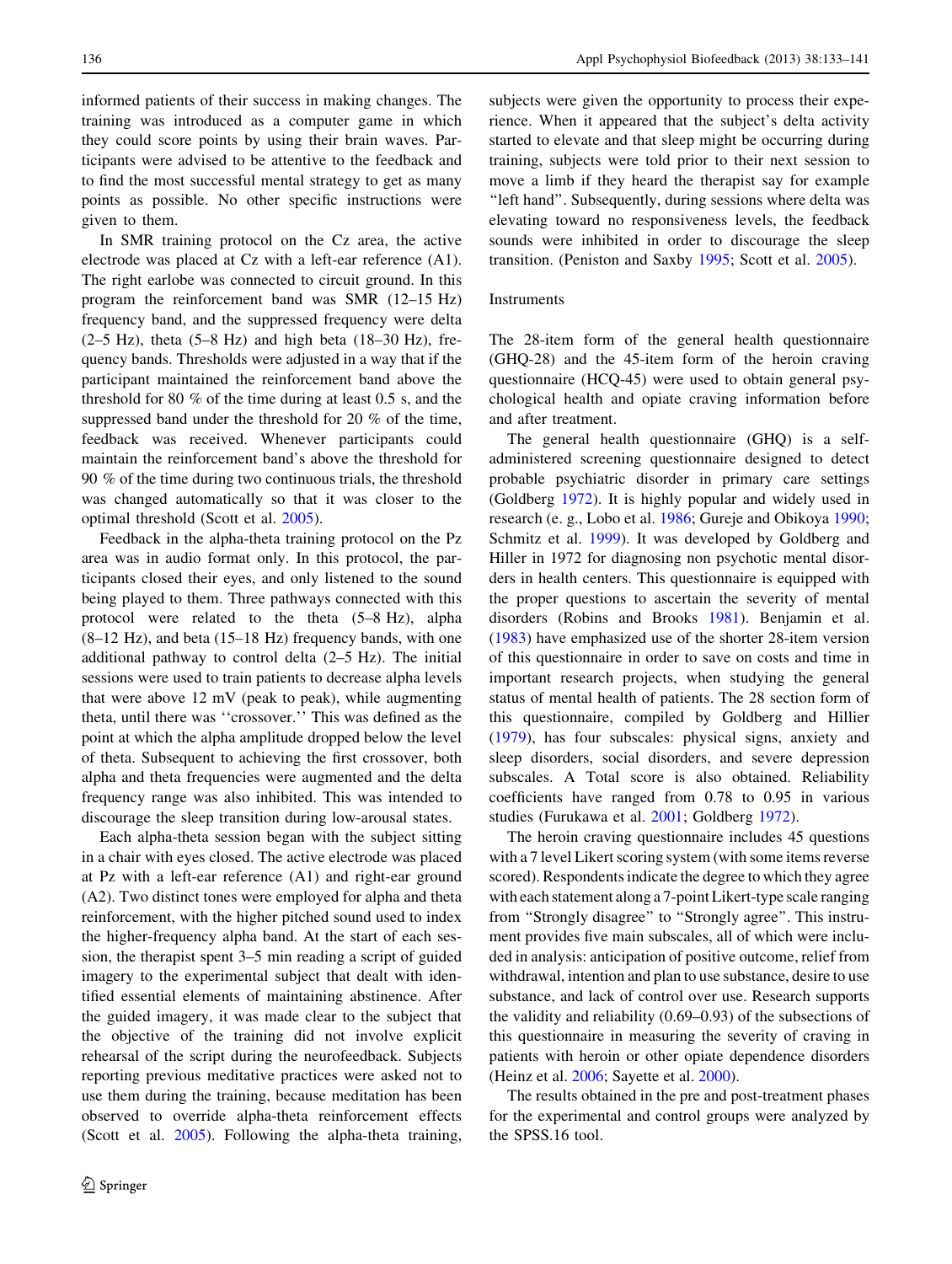| Variables               | Experimental |      |                     |      | Control |      |                     |       |  |
|-------------------------|--------------|------|---------------------|------|---------|------|---------------------|-------|--|
|                         | Mean         |      | Standard deviations |      | Mean    |      | Standard deviations |       |  |
|                         | Pre          | Post | Pre                 | Post | Pre     | Post | Pre                 | Post  |  |
| Physical Symptom        | 7.9          | 3    | 3.6                 | 2.44 | 8       |      | 3.6                 | 4.16  |  |
| Anxiety                 | 8.5          | 5.4  | 3.13                | 2.71 | 8       | 7    | 3.57                | 4.9   |  |
| <b>Social Functions</b> | 7.1          | 5.4  | 4.53                | 2.75 | 7       | 6    | 4.88                | 3.4   |  |
| Depression              | 7.5          | 2.3  | 5.7                 | 2.4  | 8       | 6    | 6.24                | 5.08  |  |
| <b>Total Scores</b>     | 31.1         | 16.1 | 11.64               | 8.03 | 32.4    | 26.9 | 15.32               | 11.68 |  |

Table 2 Descriptive indexes for the GHQ-28 prior to and following treatment

## Results

In order to check the effect of the pre-treatment phase in an effort to find whether neurofeedback plus pharmacotherapy (MMT/BMT) is more effective than pharmacotherapy alone, the multivariate analysis of covariance (MANCO-VA) was used. For this purpose the scores in post-treatment subscales of general health questionnaire and Heroin Craving Questionnaire as the dependent variables, the





Fig. 1 Pre and post results of GHQ subscales in Experimental and control groups

intervention (in two levels) as the independent variable and the score of pre-treatment indexes as the covariate variables, were used for analysis. After checking the hypothesis of linearity, homogeneity of regression lines, and homogeneity of variances, the effect of intervention with the dependent variables was examined.

# General Health Questionnaire

Descriptive statistics for the experimental and control groups, pre and post, for the GHQ-28 are shown in Table 2 and graphically displayed in Fig. 1. MANCOVA results are provided in Table 3, where it is seen that the intervention produced significant improvement for physical symptoms, depression, and the total score of mental health. It can be argued that the independent variable had caused a significant difference between the experimental and control groups. No differences were found for anxiety or social functions.

## Heroin Craving Questionnaire

Descriptive statistics for the experimental and control groups, pre and post, for the HCQ may be found in Table [4](#page-5-0) and graphically displayed in Fig. [2](#page-5-0). MANCOVA results, provided in Table [5,](#page-5-0) show that the intervention led to significant improvements for anticipation of positive outcome, desire to use, and relief from withdrawal.No changes were noted for plan to use and lack of control.

Table 3 Results of MANCOVA for GHQ subscales in the experimental and control groups

| Variable         | F    | Sig.   | Eta squared |  |  |
|------------------|------|--------|-------------|--|--|
| Physical symptom | 6.37 | $.02*$ | .35         |  |  |
| Anxiety          | 1.41 | .25    | .09         |  |  |
| Social functions | .18  | .67    | .02         |  |  |
| Depression       | 4.36 | $.04*$ | .27         |  |  |
| Total scores     | 4.27 | $.04*$ | .26         |  |  |

 $df = (1,19)$ 

 $* p < .05$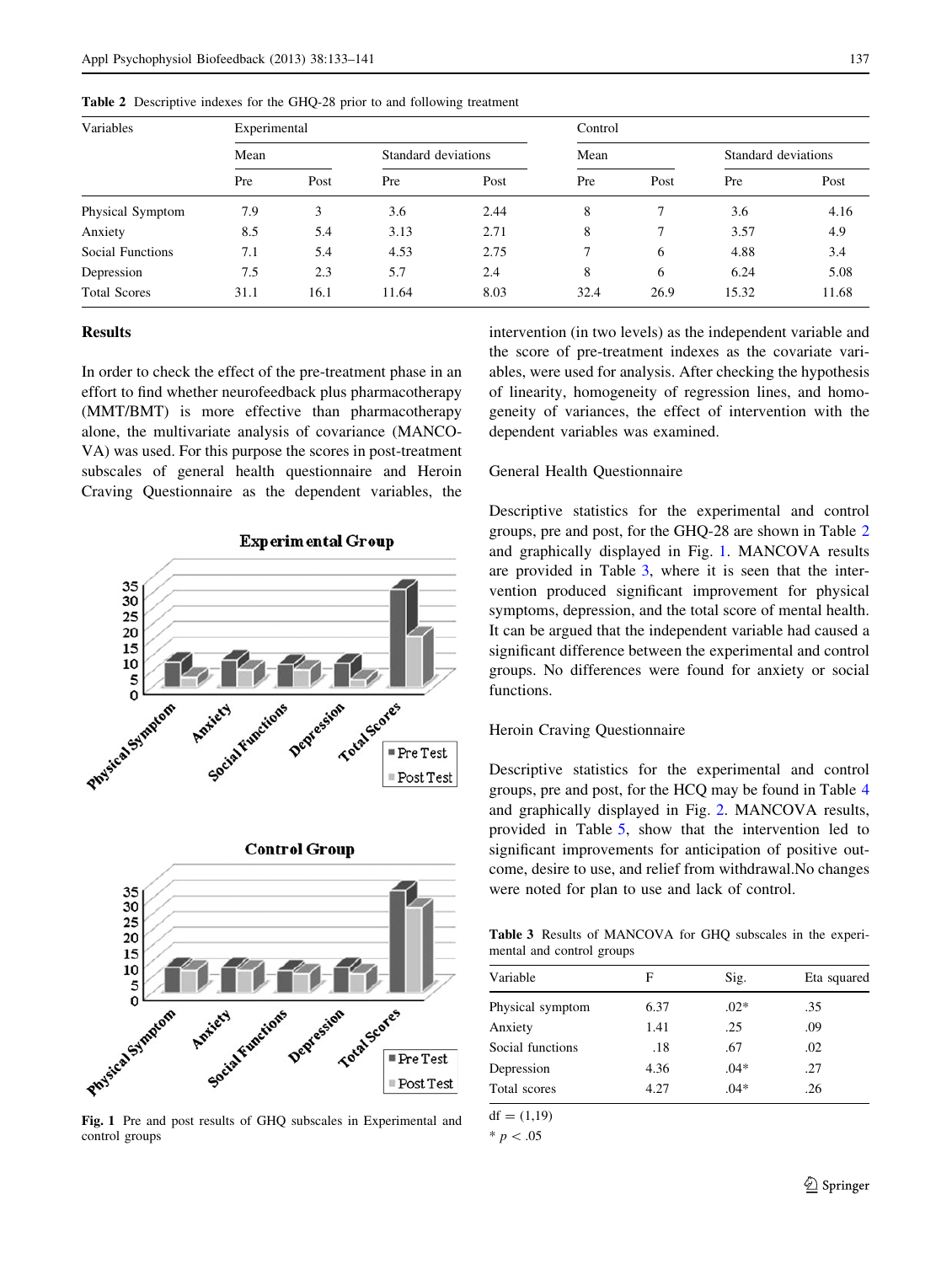| Variables                        | Experimental |       |                     |      | Control |      |                     |       |
|----------------------------------|--------------|-------|---------------------|------|---------|------|---------------------|-------|
|                                  | Mean         |       | Standard deviations |      | Mean    |      | Standard deviations |       |
|                                  | Pre          | Post  | Pre                 | Post | Pre     | Post | Pre                 | Post  |
| Anticipation of positive outcome | 29.3         | 19.4  | 8.65                | 4.11 | 29      | 29.3 | 8.56                | 15.82 |
| Intention and plan to use        | 15.53        | 13.7  | 5.95                | 5.63 | 15.5    | 16.3 | 5.96                | 8.08  |
| Desire to use                    | 14.5         | 11.3  | 5.93                | 5.37 | 14.3    | 16.7 | 5.93                | 8.38  |
| Lack of control over use         | 12.8         | 10.7  | 5.49                | 4.9  | 12.8    | 12   | 5.49                | 8.21  |
| Relief from withdrawal           | 18           | 14.42 | 4.77                | 5.27 | 18.12   | 19   | 4.95                | 9.63  |

<span id="page-5-0"></span>Table 4 Descriptive indexes of the HCQ prior to and following treatment



**Experimental Group** 



Fig. 2 Pre and post results of HCQ subscales in Experimental and control groups

# **Discussion**

The purpose of the present study was to explore if neurofeedback training could enhance existing treatment for opiate dependence disorder. Although previous attempts at using

Table 5 Results of MANCOVA for HCQ subscales in the experimental and control groups

| Variable                         | F     | Sig.     | Eta squared |
|----------------------------------|-------|----------|-------------|
| Anticipation of positive outcome | 9.32  | $.009**$ | .41         |
| Intention and plan to use        | .09   | .77      | $\Omega$    |
| Desire to use                    | 10.48 | $.006**$ | .45         |
| Lack of control over use         | -5    | .49      | .04         |
| Relief from withdrawal           | 5.97  | $.03*$   | .32         |
|                                  |       |          |             |

 $DF = (1.19)$ 

DF degrees of freedom

 $* p < .05$ 

neurofeedback as a treatment method have showed positive results, such studies have typically possessed a number of technical limitations that have reduced their usefulness especially as regards opiate disorders. For instance most of them have been focused on alcoholic patients and there are few experimental studies with a control group for opiate dependence disorders. Further, most of the latest research has consisted of case studies. Furthermore none of them has carried out studies comparing neurofeedback and Methadone or Buprenorphine maintenance treatment. Therefore in the present experimental study we examined the effectiveness of neurofeedback in comparison with MMT/BMT in two groups of opiate dependence patients, with a pre versus post treatment evaluation. This study focused on general psychological health and opiate craving in patients.

Neurofeedback was shown to decrease the craving to use substance and improve general mental health in opiate dependence patients. Some studies on alcohol dependence patients (Passini et al. [1977](#page-8-0); Bodehnamer and Callaway [2004](#page-7-0); Burkett et al. [2004](#page-7-0); Raymond et al. [2005\)](#page-8-0) found improvements like ours when comparing treatment to controls. For example, Scott et al. ([2005\)](#page-8-0) showed an increase in psychological health in mixed substance dependence patients receiving neurofeedback training, while Passini et al. ([1977\)](#page-8-0) and Peniston and Kulkosky [\(1989](#page-8-0), [1991](#page-8-0)) found significant differences regarding anxiety signs in their study, that we could not achieve it in this study. Results obtained from the latest studies were based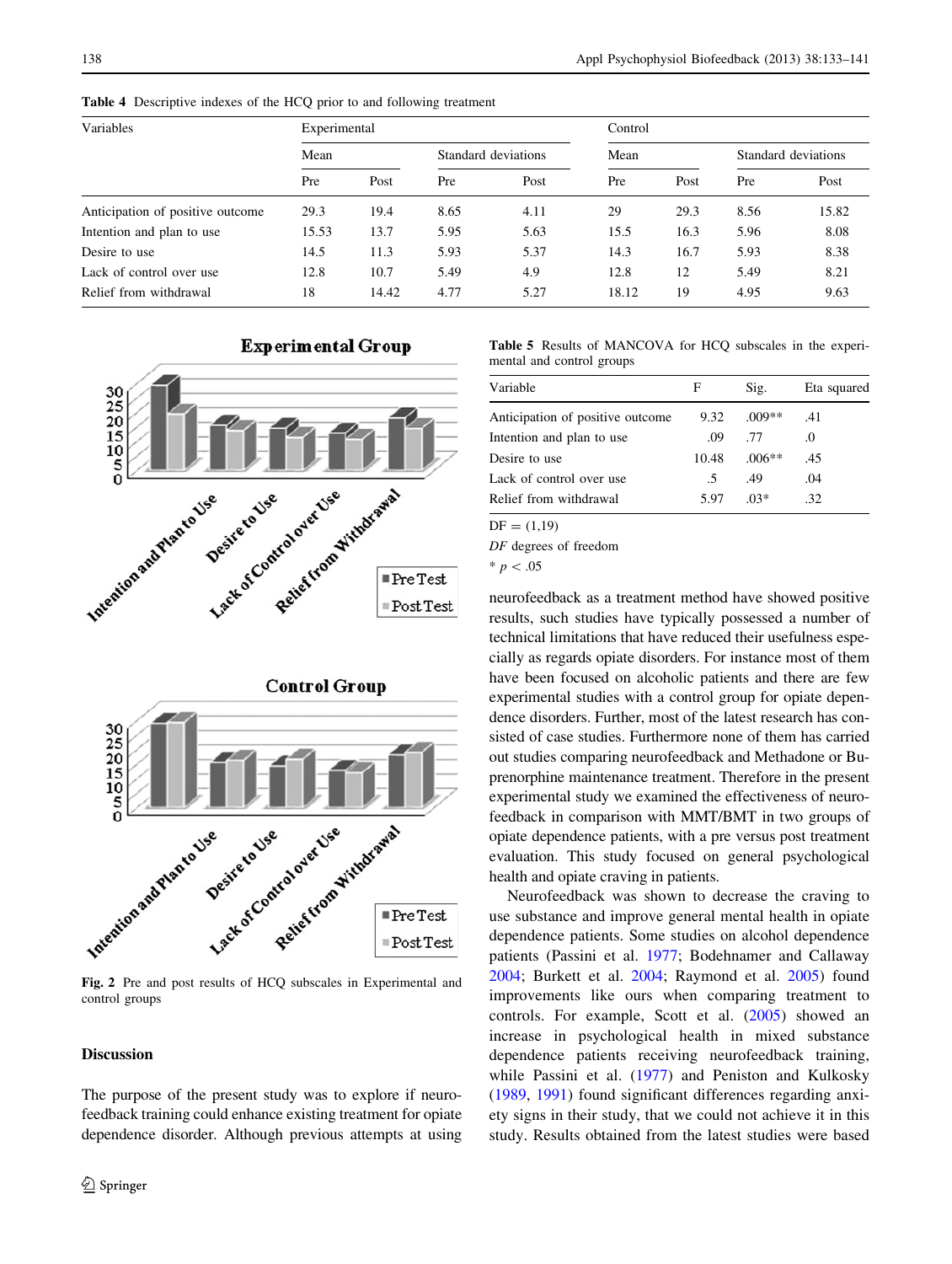on long term neurofeedback training; however the current study has been able to obtain the same results, except for anxiety, but over a much shorter period of time. Continuing therapy could potentially lead to additional positive outcomes such as improvement in anxiety.

Our results, combined with those of others, suggest that neurofeedback training over a long period may be more effective than pharmacotherapy alone in treating substance use and in promoting mental health. Although pharmacotherapy can lead to some improvements in patients, side effects, instability, and the high risk of relapse, are some of the main limitations of using pharmacotherapy alone (Fagan [1994;](#page-7-0) Gossop et al. [2002\)](#page-7-0). Neurofeedback attempts to address the fundamental operational functions of the brain and acts as a mechanism for the brain to self-regulate. Its goal is to correct irregular brain functions and consequently improve psychological abnormalities. Furthermore research confirms the stability of neurofeedback effects and its prevention of negative side effects (Hammond [2005](#page-7-0)). Thus pharmacotherapy can be used to maintain the initial balance between physiological and psychological health in substance dependent patients (Gossop et al. [2002\)](#page-7-0), and then neurofeedback training can be used to guide the patient towards longer lasting health and balance.

There are several opinions about the fundamental mechanisms of effectiveness of neurofeedback training as a therapeutic method in substance use disorders. Several (Ochs [1992;](#page-8-0) Peniston [1994\)](#page-8-0) suggest that the most active (and apparently transformational) properties of neurofeedback protocols in substance dependency treatment involve teaching participants to intentionally increase the amplitude and coherent interaction of both their alpha and theta brainwave frequencies in either of the brain locations. The mechanism of alpha-theta neurofeedback may lie in its ability to allow participants to better tolerate stress, anxiety, and anxiety eliciting situations, which are particularly evident during the initial phases of recovery (Scott et al. [2005](#page-8-0)).

Some other theories focus on conditional normalization of reinforcement systems in the brain. Blum et al. [\(2000](#page-7-0)), focusing on the reward deficiency syndrome that leads to substance craving, suggested that neurofeedback training can initiate a neurological normalizing shift. Following this idea, some studies stated that an apparent neurological "normalization" is responsible for shifting the trained subject into a physical state of comfortable calmness. When chemically dependent patients are calm they often have a neurologically based inability to experience pleasant feelings from simple stimulation (Fahrion et al. [1992](#page-7-0); Salansky et al. [1998\)](#page-8-0). Dysfunction of this pleasant feeling is the most important factor ''forcing'' patients to feel craving and to use substances (Kreek et al. [2005\)](#page-7-0).

On the other hand Cowan ([1994\)](#page-7-0) suggested that the apparent effectiveness of such training may be due to the

enhanced imprinting of positive temperance suggestions and the feeling of inner empowerment which the alphatheta state seems to encourage. In another opinion, McPeak et al. [\(1991](#page-8-0)) suggested that self-induced altered-states such as those found in various forms of meditation, can sometimes replace the self destructive pursuit of alcohol and drugs. On the basis of this, Rosenfeld [\(1992](#page-8-0)) questioned whether there would be any difference between Peniston's neurofeedback protocol, general relaxation, and hypnotic suggestion. Others suggest that the same results can be accomplished with meditation procedures alone (Taub et al. [1994\)](#page-8-0).

Finally, as studies have shown, in the treatment of substance dependence disorder, no single program can lead to a cure by itself (Gossop et al. [2002](#page-7-0)). While taking into consideration the complexity of the dimensions of this disorder, treatment programs must be able to affect various factors and not be prone to the problems of previous methods, such as relapsing, instability, and other side effects (Trudeau [2000\)](#page-8-0). The results of this study suggest neurofeedback training may produce additional benefits for increasing mental health in patients addicted to opiates, as well as being feasibly integrated with other methods.

In the current study, although we tried to control different factors in the process of neurofeedback training, due to the fact that we used technology in neurofeedback, and it is a new method, patient's hope and motivation for the new treatment, could have heightened the effects noted. Despite this, the use of a placebo group could have strengthened the current design of the program and created more control over other aspects of the program. The high costs of the technology and time involved in neurofeedback, it was not feasible to use a placebo group. Future research projects need to consider incorporating attention/placebo condition to control the effects of interfering factors, so that the benefits of neurofeedback training can be seen more clearly. Inclusion of larger samples and longer term outcomes are needed to increase the level of validity of the results as well. Furthermore, the current research could not be carried out on patients with opiate dependence without also using the pharmacotherapy. In the future studies, one group should receive neurofeedback without receiving pharmacotherapy, which will permit a test of the individual and unique contributions of each approach. Finally in this study we did not repeat blood and urine tests for substance use. So we could not mention the abstinence range during the study. Future studies should include continuous assessments of these types.

Open Access This article is distributed under the terms of the Creative Commons Attribution License which permits any use, distribution, and reproduction in any medium, provided the original author(s) and the source are credited.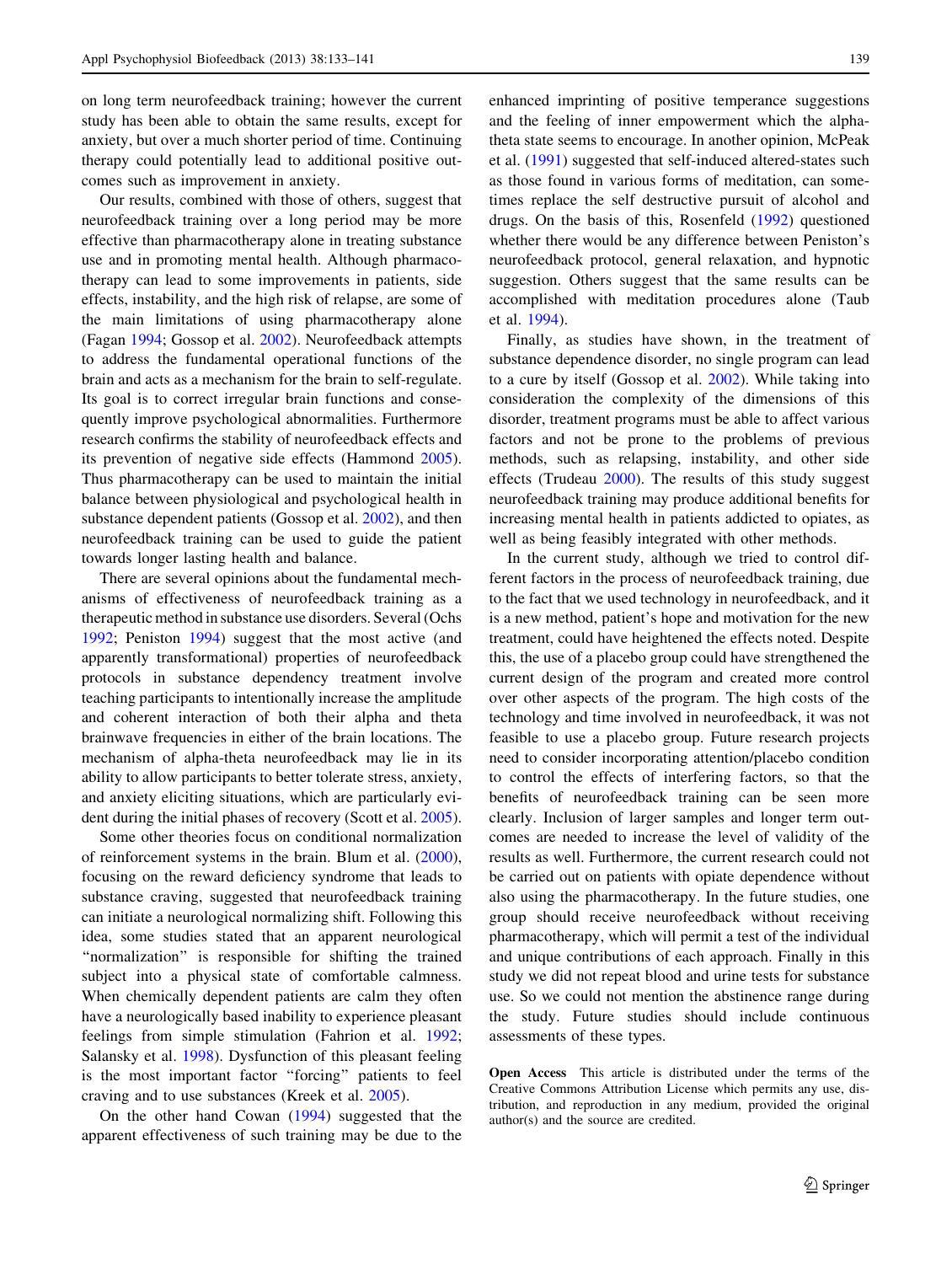#### <span id="page-7-0"></span>References

- Alper, K. R., Prichep, L. S., Kowalik, S., Rosenthal, M. S., & Roy, J. E. (1998). Persistent QEEG abnormality in crack cocaine users at 6 months of drug abstinence. Journal of Neuropsychopharmacology, 19, 1–9.
- Dehghani-Arani, F., Rostami, R., & Nosratabadi, M. (2010). Effectiveness of Neurofeedback training as a treatment for opioiddependent patients. Clinical EEG and neuroscience, 41(3), 170–177.
- Ardila, A., Rosselli, M., & Strumwasser, S. (1991). Neuropsychological deficits in chronic cocaine abusers. International Journal of Neuroscience, 5, 73–79.
- Benjamin, S., Declamer, P., & Haran, D. (1983). Community screening for mental illness: A validity study of the GHQ. British Journal of Psychiatry, 140, 174–180.
- Blum, K., Braverman, E. R., Holder, J. M., Lubar, J. E., Monastra, V. J., Miller, D., et al. (2000). Reward deficiency syndrome. Journal of Psychoactive Drugs, 32(1), 1–115.
- Bodehnamer, D. E., & Callaway, T. (2004). Extended follow-up of Peniston protocol results with chemical dependency. Journal of Neurotherapy, 8(2), 135–148.
- Bodenhamer-Davis, E. & BeBeus, M. (1995). Neurotherapy for the treatment of alcohol and drug abuse: results of a two year study. Paper presented at the meeting of the Society of Study of Neuronal Regulation, Scottsdale, April.
- Burkett, V. S., Cummins, J. M., Dickson, R. M., & Skolnick, M. H. (2004). Treatment effects related to EEG-biofeedback for crack cocaine dependency in a faith-based homeless mission. Journal of Neurotherapy, 8(2), 138–140.
- Cowan, J. D. (1994). Alpha-theta brain wave biofeedback: The many possible theoretical reasons for its success. Megabrain Report. Journal of Mind Technology, 2(3), 29–35.
- Dackis, C. A., & O'Brien, C. P. (2001). Cocaine dependence: A disease of the brain's reward centers. Journal of Substance Abuse Treatment, 21, 111–117.
- Demos, J. N. (2005). Getting started with neurofeedback. New York, London: Norton & company.
- Di Chiara, G. (1999). Drug addiction as dopaminedependent associative learning disorder. European Journal of Pharmacology, 375, 13–30.
- Egner, T., Strawson, E., & Gruzelier, J. H. (2002). EEG signature and phenomenology of alpha-theta neurofeedback training versus mock feedback. Applied Psychophysiology and Biofeedback, 27, 4–18.
- Fagan, J. (1994). Women and drugs revisited: female participation in the cocaine economy. Special Issue: drugs and crime revisited. Journal of Drug Issues, 24, 179–225.
- Fahrion, S. L., Walters, E. D., Coyne, L., & Allen, T. (1992). Alteration in EEG amplitude, personality factors and brain electrical mapping after alpha-theta training: a controlled case study of an alcoholic recovery. Clinical and Experimental Research, 16(3), 547–552.
- Frederick, J. A., Timmermann, D. L., Russell, H. L., & Lubar, J. F. (2005). EEG coherence effects of audio-visual stimulation (AVS) at dominant alpha frequency. Journal of Neurotherapy, 8(4), 25–42.
- Fuchs, T., Birbaumer, N., Lutzenberger, W., Gruzelier, J. H., & Kaiser, J. (2003). Neurofeedback treatment for attention-deficit/ hyperactivity disorder in children: A comparison with methylphenidate. Applied Psychophysiology and Biofeedback, 28(1),  $1 - 12$ .
- Furukawa, T. A., Goldberg, D. P., Rabe-Hesketh, S., & Ustun, T. B. (2001). Stratum-specific likelihood ratios of two versions of the

General Health Questionnaire. Psychological Medicine, 31, 519–529.

- Gerdeman, G. L., Partridge, J. G., Lupica, C. R., & Lovinger, D. M. (2003). It could be habit forming: Drugs of abuse and striatal synaptic plasticity. Trends in Neurosciences, 26, 184–192.
- Goldberg, D. P. (1972). The detection of psychiatric illness by questionnaire. London: Oxford University Press.
- Goldberg, D. P., & Hillier, V. F. (1979). A scaled version of the general health questionnaire. Psychological Medicine, 9, 139–145.
- Gossop, M., Stewart, D., Browne, N., & Marsden, J. (2002). Factors associated with abstinence, lapse or relapse to heroin use after residential treatment: protective effect of coping responses. Addiction, 97(10), 1259–1267.
- Gunkelman, J. D., & Johnstone, J. (2005). Neurofeedback and the Brain. Journal of Adult Development, 12, 93–100.
- Gureje, O., & Obikoya, B. (1990). The GHQ-12 as a screening tool in a primary care setting. Social Psychiatry Epidemiology, 25, 276–280.
- Hammond, D. C. (2003). QEEG-guided neurofeedback in the treatment of obsessive compulsive disorder. Journal of Neurotherapy, 7(2), 25–52.
- Hammond, D. C. (2005). Neurofeedback with anxiety and affective disorders. Child Adolescent Psychiatric, 14(1), 105–123.
- Hanslmayr, S., Sauseng, P., Doppelmayr, M., Schabus, M., & Klimesch, W. (2005). Increasing individual upper alpha power by Neurofeedback improves cognitive performance in human subjects. Applied Psychophysiology and Biofeedback, 30(1),  $1 - 10$ .
- Heinz, A. J., Epstein, D. H., Schroeder, J. R., Singleton, E. G., Heishman, S. J., & Preston, K. L. (2006). Heroin and cocaine craving and use during treatment: Measurement validation and potential relationships. Journal of Substance Abuse Treatment, 31, 355–364.
- Higgins, S. T., Budney, A. J., Bickel, W. K., Badger, G., Foerg, F., & Ogden, D. (1995). Outpatient behavioral treatment for cocaine dependence: one year outcome. Experimental Clinical Psychopharmacoly, 3, 205–212.
- Hubbard, J. R., & Martin, P. R. (2001). Substance abuse in the mentally and physically disabled. Vanderbilt university medical center. Nashville, Tennessee, New York: Basel.
- Kaiser, D. A., & Othmer, S. (2000). Effect of neurofeedback on variables of attention in a large multi-center trial. Journal of Neurotherapy, 4(1), 5–28.
- Kaiser, D. A., Othmer, S., & Scott, B. (1999). Effect of neurofeedback on chemical dependency treatment. Biofeedback & Self-Regulation, 20(3), 304–305.
- Kaufman, M. J. (2000). Brain imaging in substance abuse. Totowa, New Jersey: Humana Press.
- Kelley, M. J. (1997). Native Americans, neurofeedback, and substance abuse theory: three year outcome of alpha-theta neurofeedback training in the treatment of problem drinking among Dine' (Navajo) people. Journal of Neurotherapy, 2(3), 24–60.
- Kotchoubey, B., Strehl, U., Uhlmann, C., Holzapfel, S., Konig, M., Froscher, W., et al. (2001). Modification of slow cortical potentials in patients with refractory epilepsy: A controlled outcome study. Epilepsies, 42(3), 406–416.
- Kreek, M. J., Nielsen, D. A., Butelman, E. R., & LaForge, K. S. (2005). Genetic influences on impulsivity, risk taking, stress responsivity and vulnerability to drug abuse and addiction. Nature Neuroscience, 8, 1450–1457.
- Kropotov, J. D., Grin-Yatsenko, V. A., Ponomarev, V. A., Chutko, L. S., Yakovenko, E. A., & Nikishena, I. S. (2007). Changes in EEG spectrograms, event-related potentials and event-related